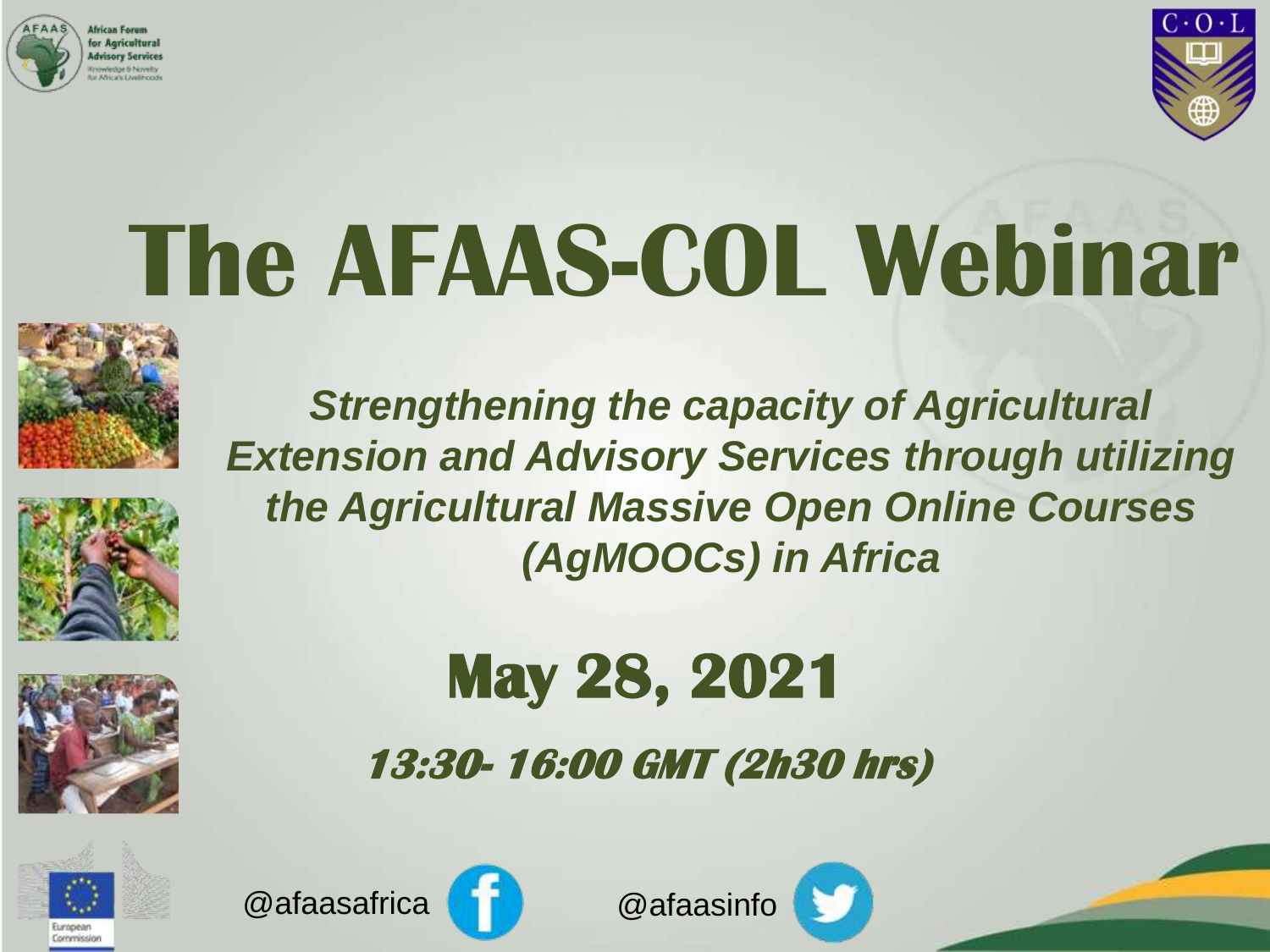

#### **Moderators**





**Dr Hlami Ngwenya** University of Free State



**Dr Samson Eshetu** AFAAS



**Max Olupot** AFAAS











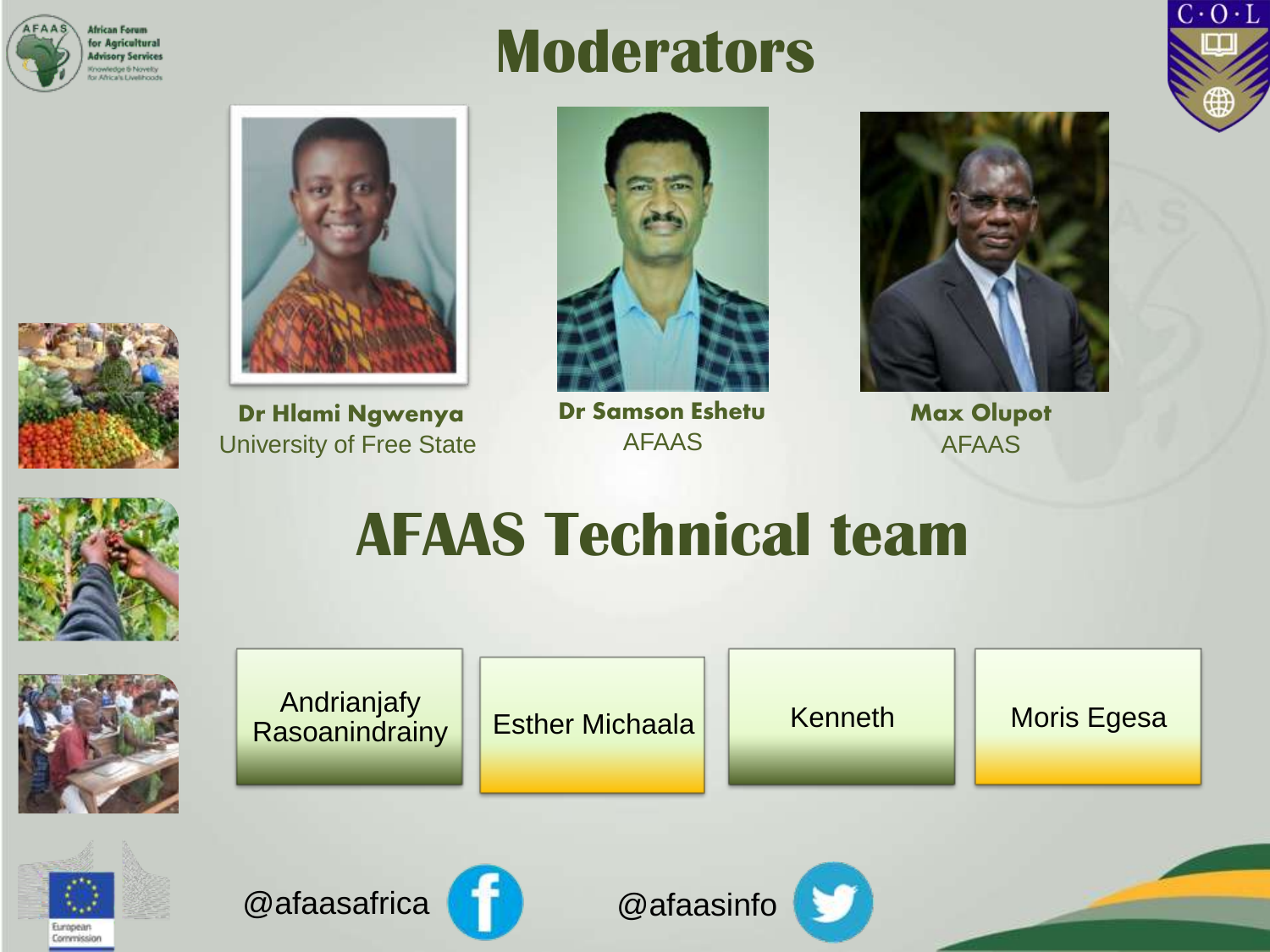

## **Please note**



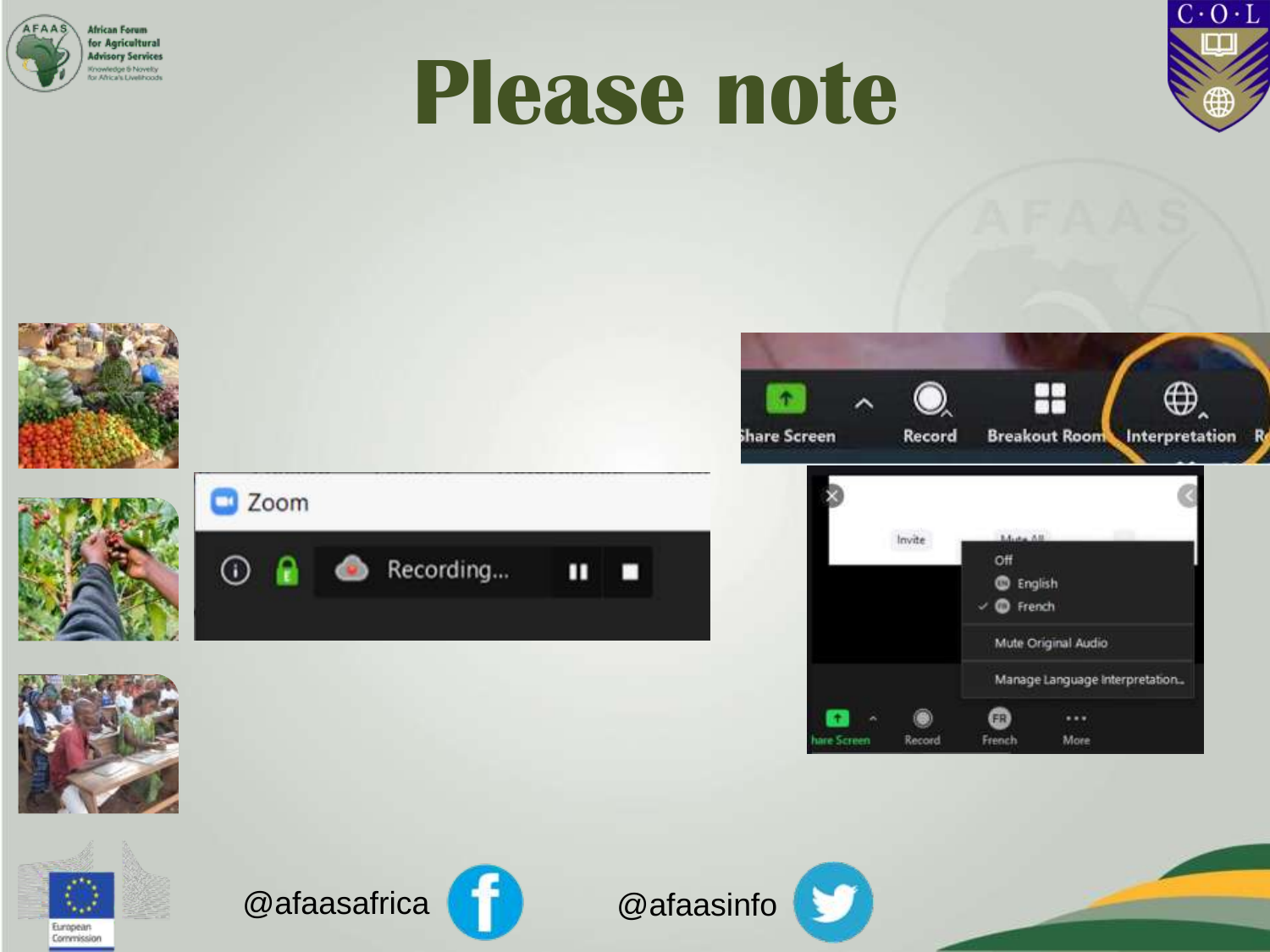









### Name & Country







Chat box







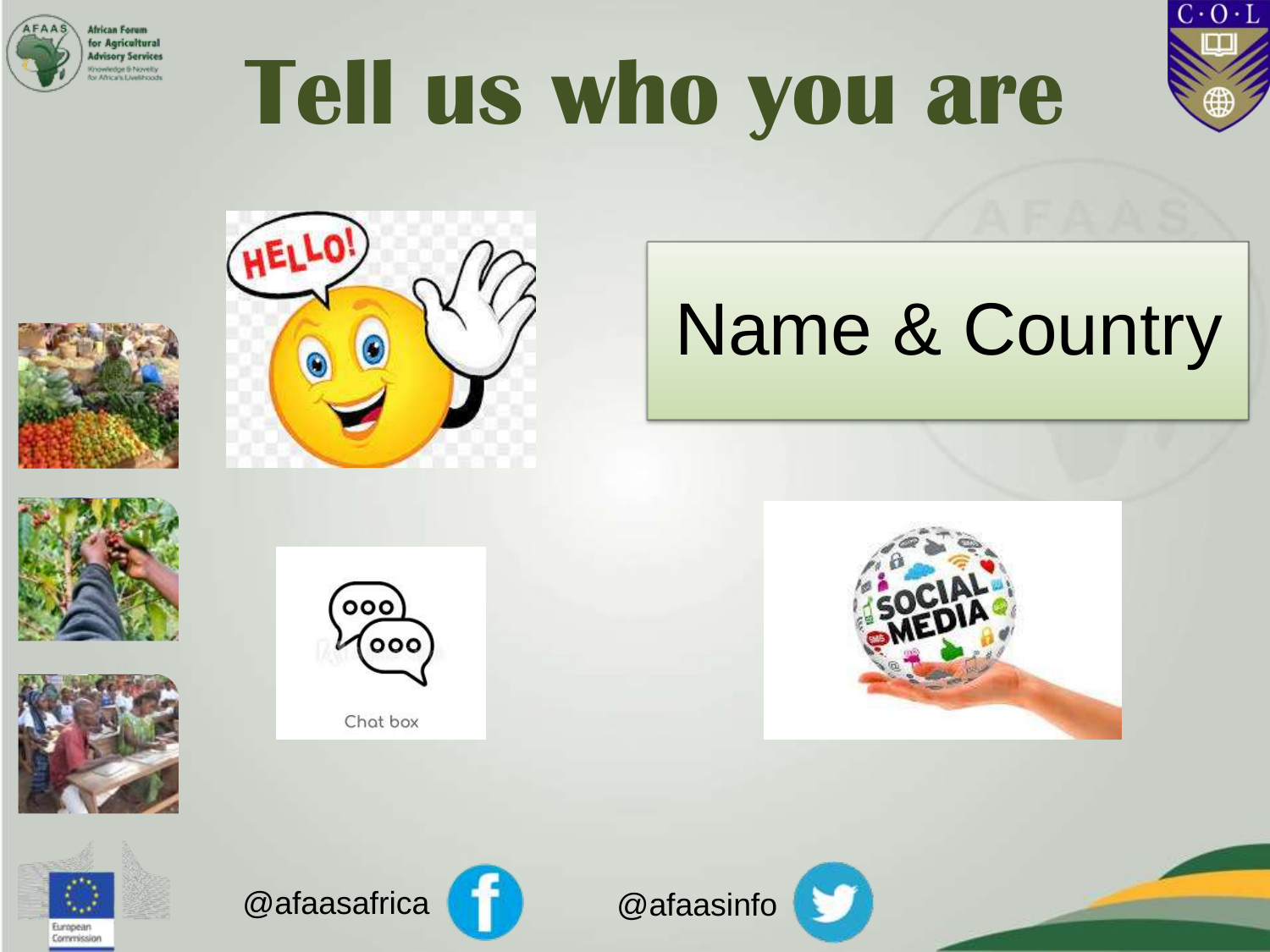

## **Program Overview**



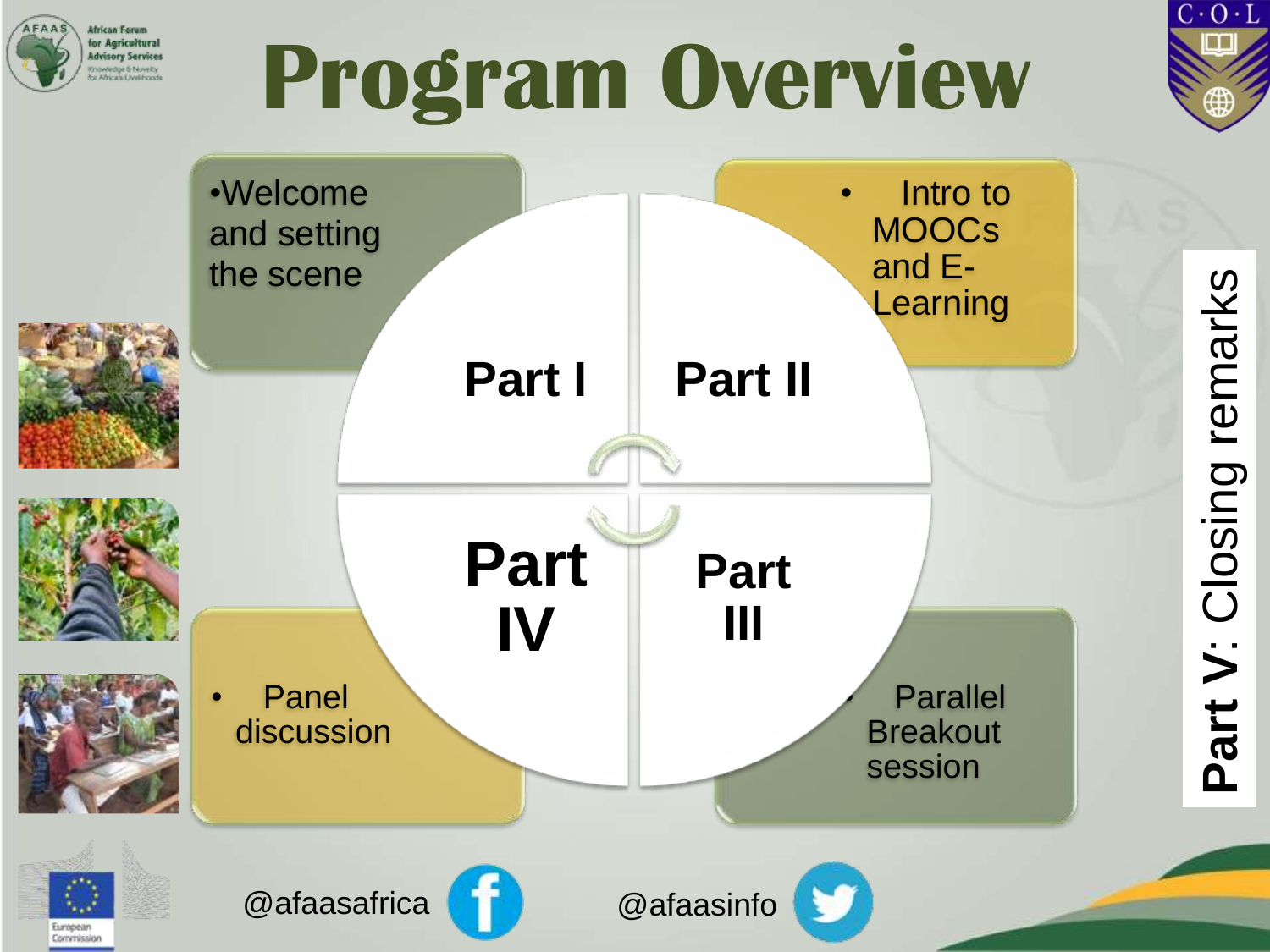









### **Welcome and setting the scene**

**Part I**







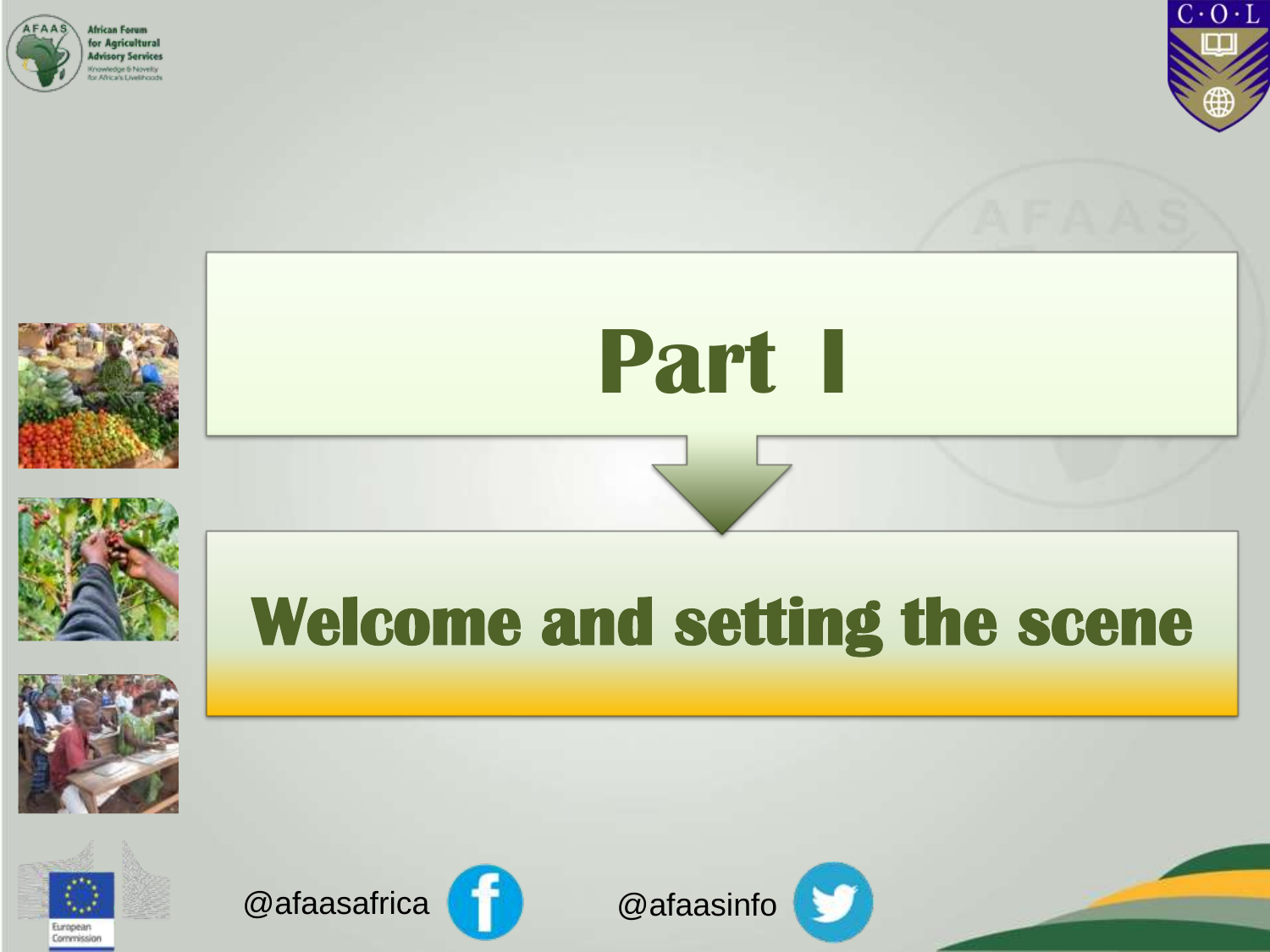



# **What do you know about MOOCs?**













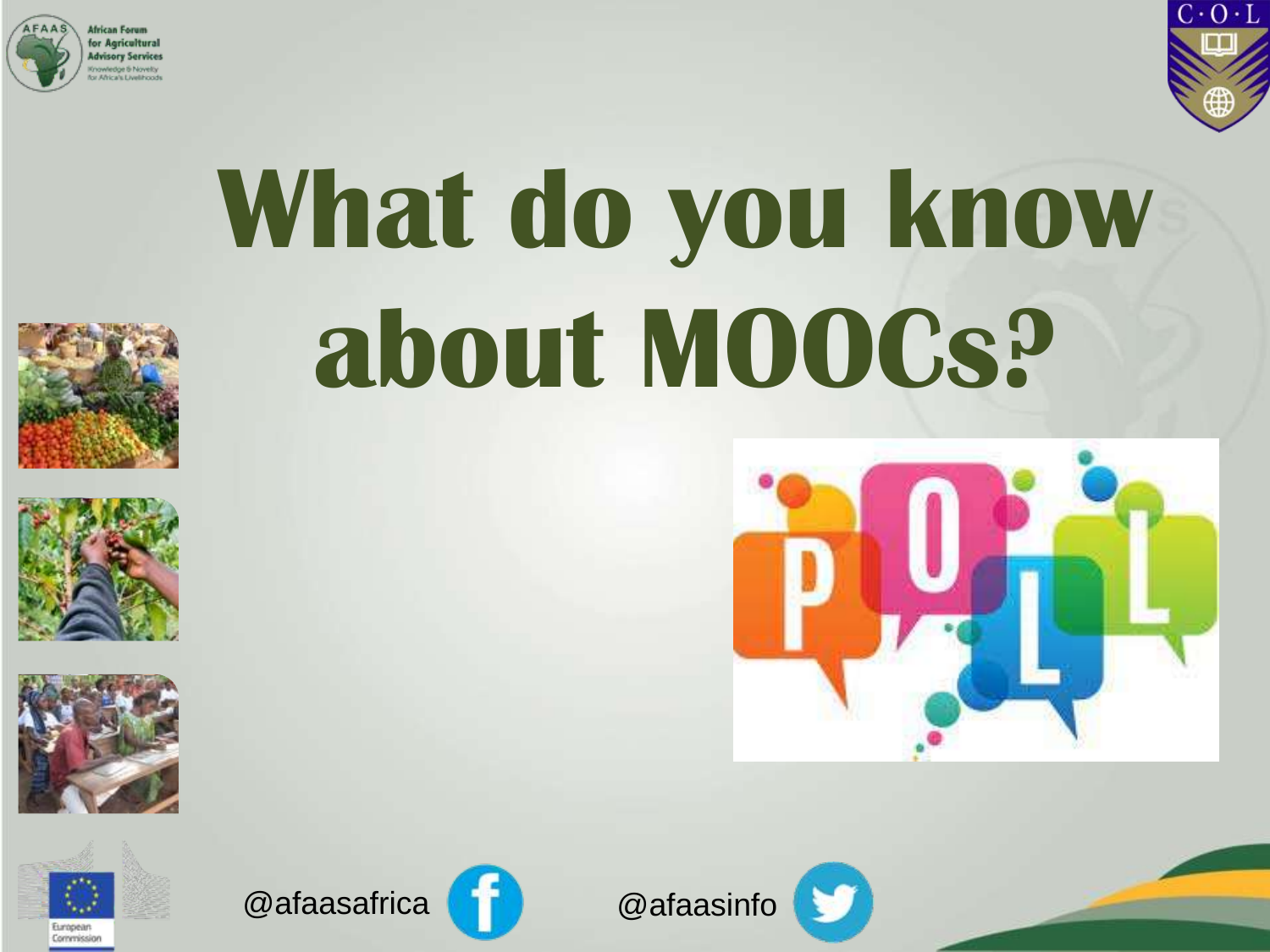

















**Dr. Venkataraman Balaji Vice President COL**

**Dr. Mohammed Silim Nahdy Executive Director AFAAS** 







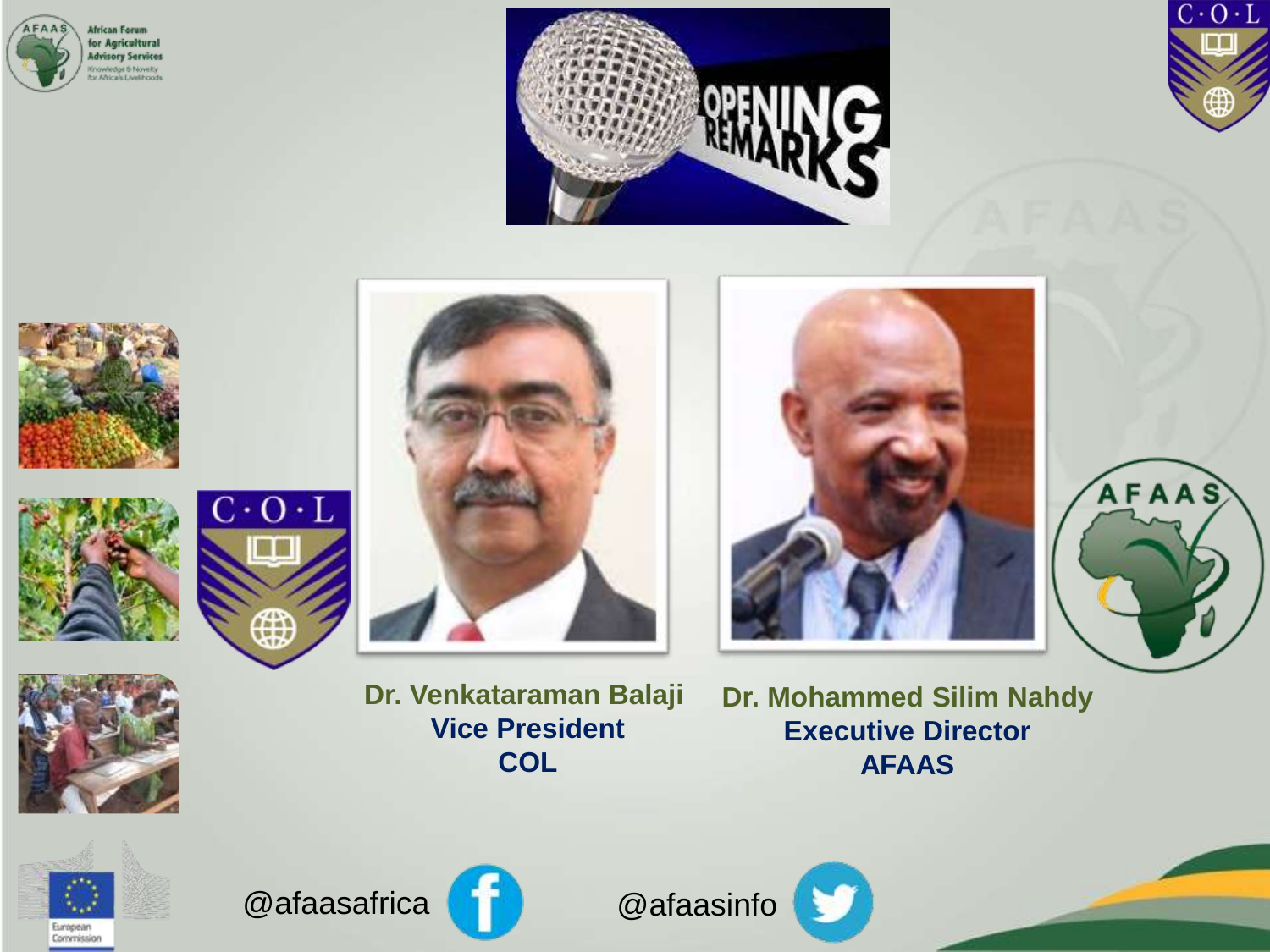







Dr. Balaji took over as **Vice President of the Commonwealth of Learning** (COL) on 1st January 2019.

He had served as the **Director of Technology and Knowledge Management** at COL.

He is a specialist in the area of **Information and Communication Technology** applied to rural development and has a long association with applications of **Knowledge Management** and Information Technology in agriculture.



His work at COL in applied technology focuses on testing new models and practices in technology-mediated outreach that can be deployed in support of learning at all levels.

His role also included work related to MOOCs and Aptus.

He also oversees the Directory of Open Educational Resources



(DOER). **Dr. Venkataraman Balaji Vice President COL**





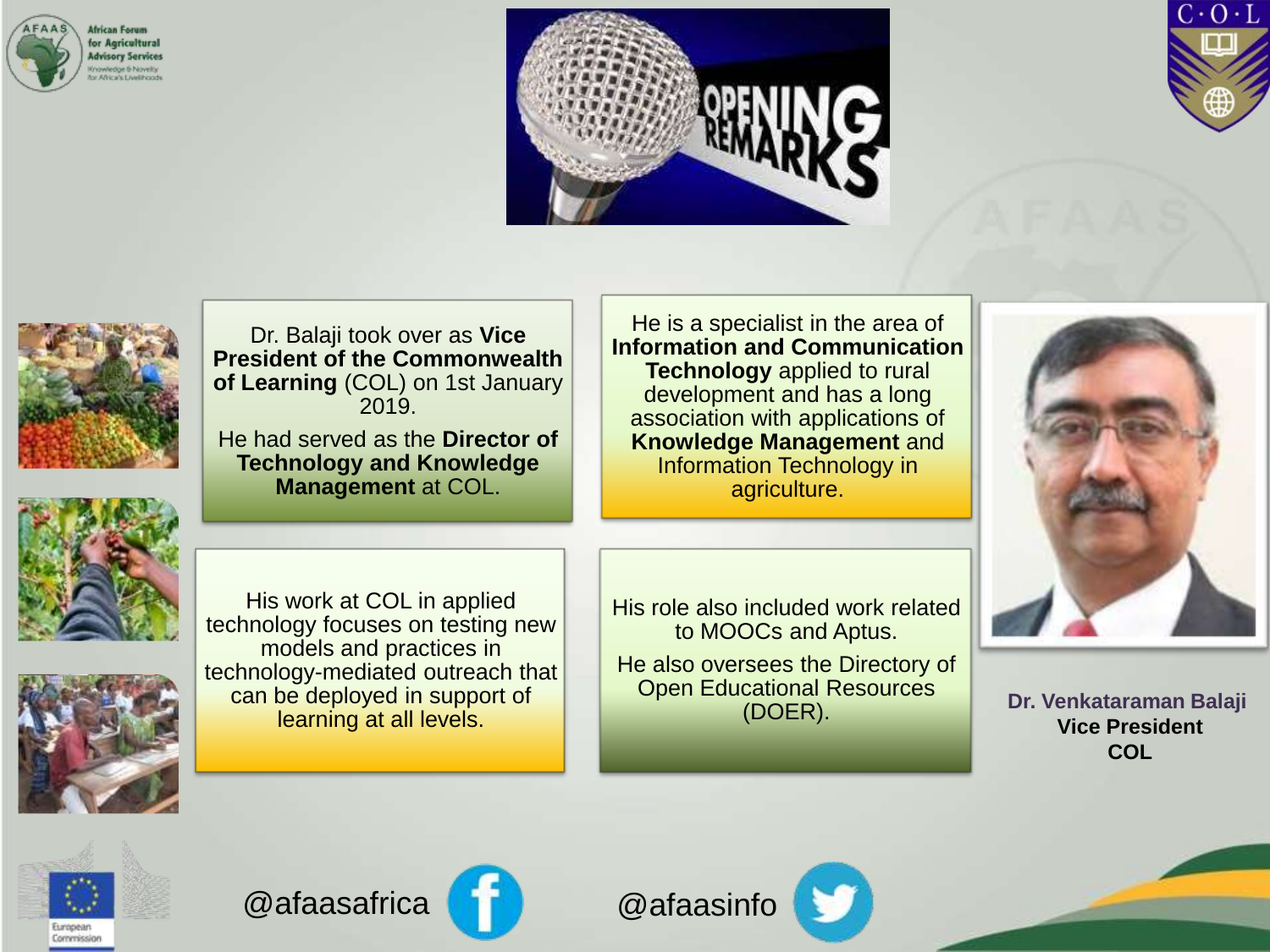







Dr. Nahdy is the **Executive Director** of the African Forum for Agricultural Advisory Services (AFAAS).





He was the **Director** of Kawanda Agricultural Research Institute – one of the Uganda's premier research institutes.

He holds a BSc in Zoology and Botany from Makerere University (Uganda), MSc in Entomology from Khartoum University (Sudan) and a **PhD** from the University of Reading (UK).

He has over 30 years wealth of experience in university teaching, scientific research in crop postharvest systems, as well as planning and managing national agricultural research and advisory services.



**Dr. Silim Nahdy Executive Director, AFAAS** 







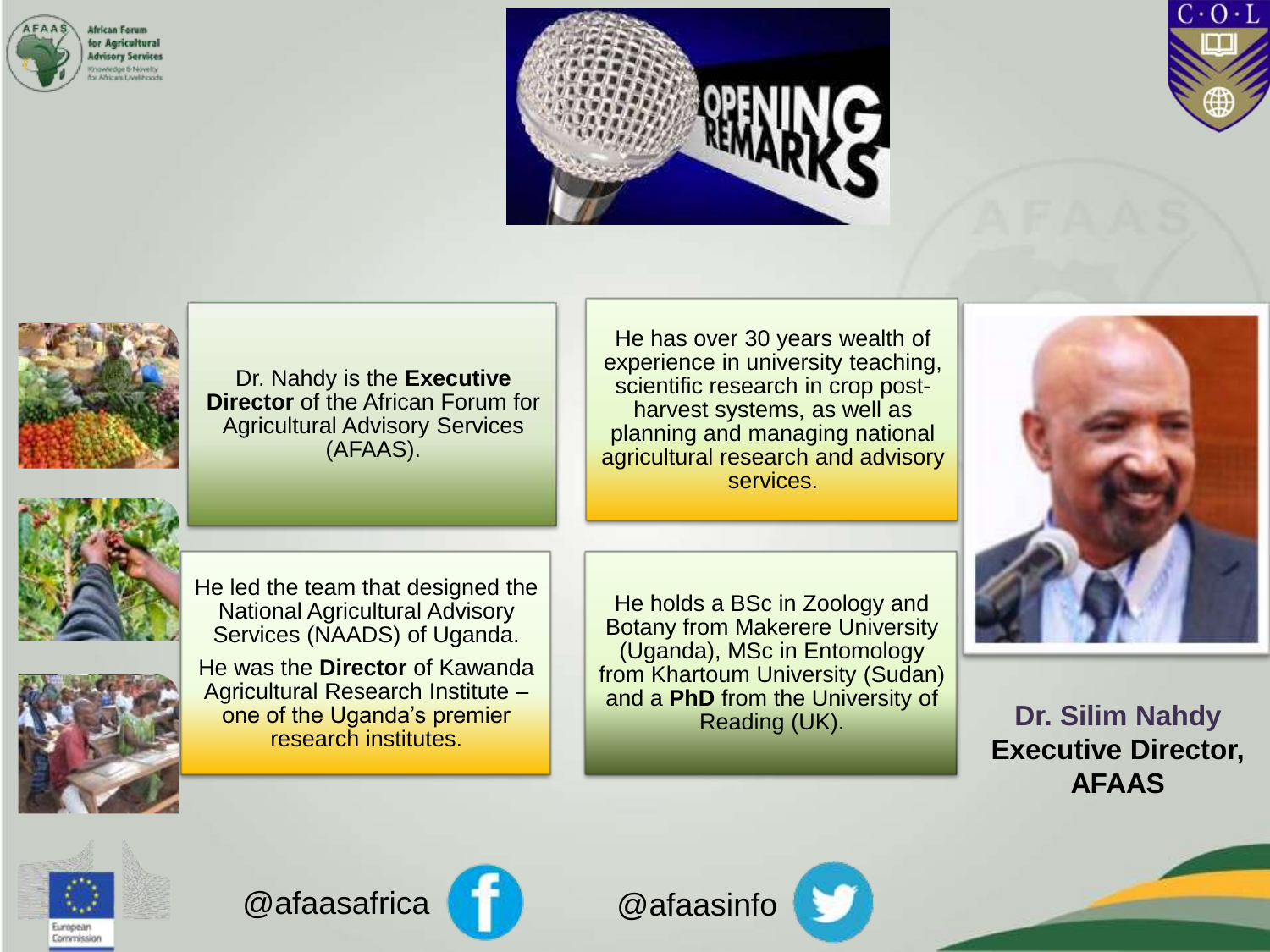



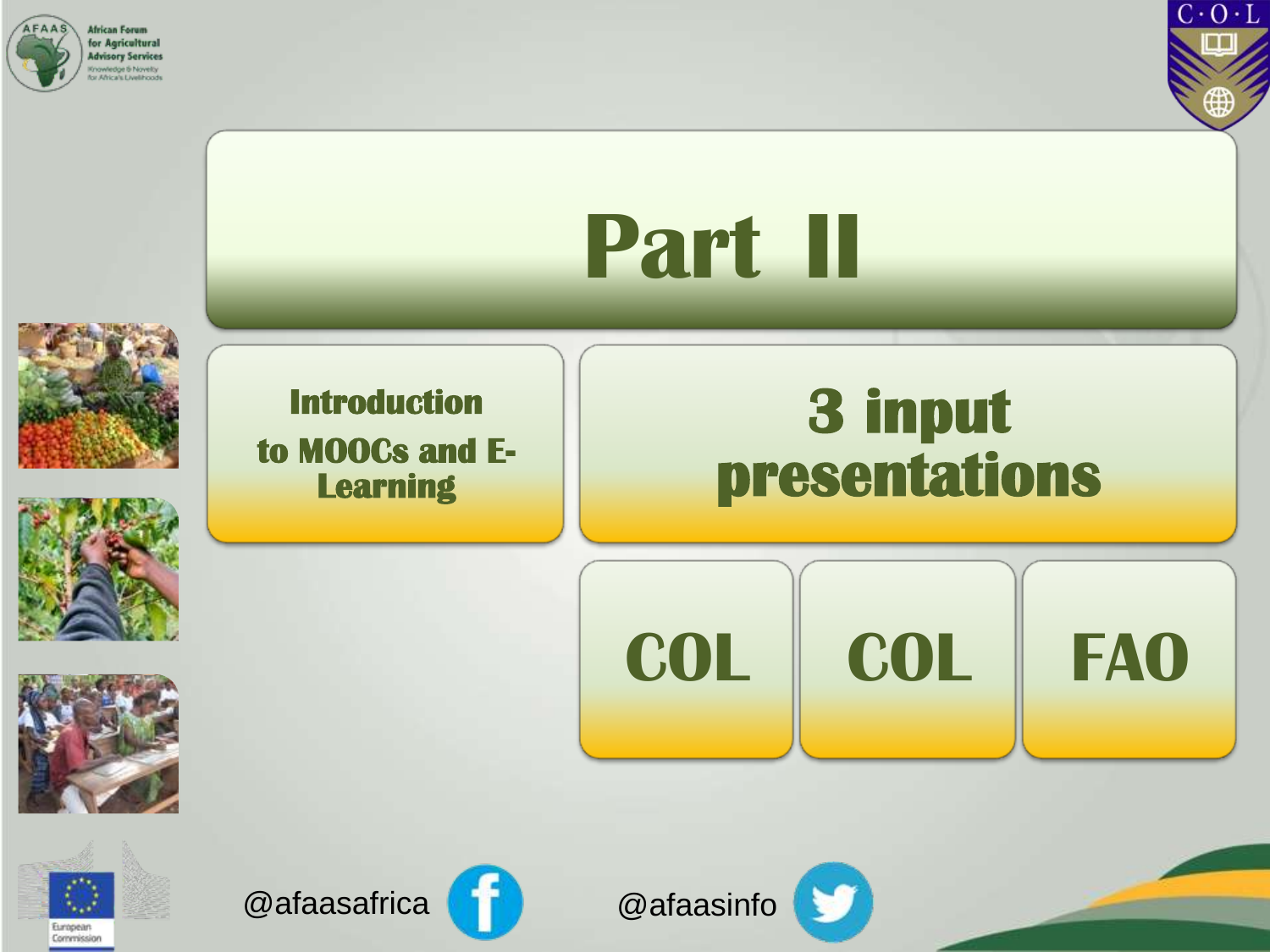



#### **AgMOOCs experience by COL**



Dr. Tenywa is **Specialist in Agriculture and Livelihoods**, joined the Commonwealth of Learning (COL) on September 16, 2019

He served as a **Professor and Coordinator Research Grants Office** at the College of Agriculture & Environmental Sciences as well as Director of Agricultural Innovation Systems Brokerage Association in Uganda before joining COL.







He has had a long career linked to achieving more effective, sustainable and equitable livelihood results in agriculture

His qualifications include a **PhD (Agronomy)** from Ohio State University, USA and a MSc from Makerere University, Uganda. **Dr. Moses M. Tenywa**

**Education Specialist for Agriculture & Livelihoods COL**





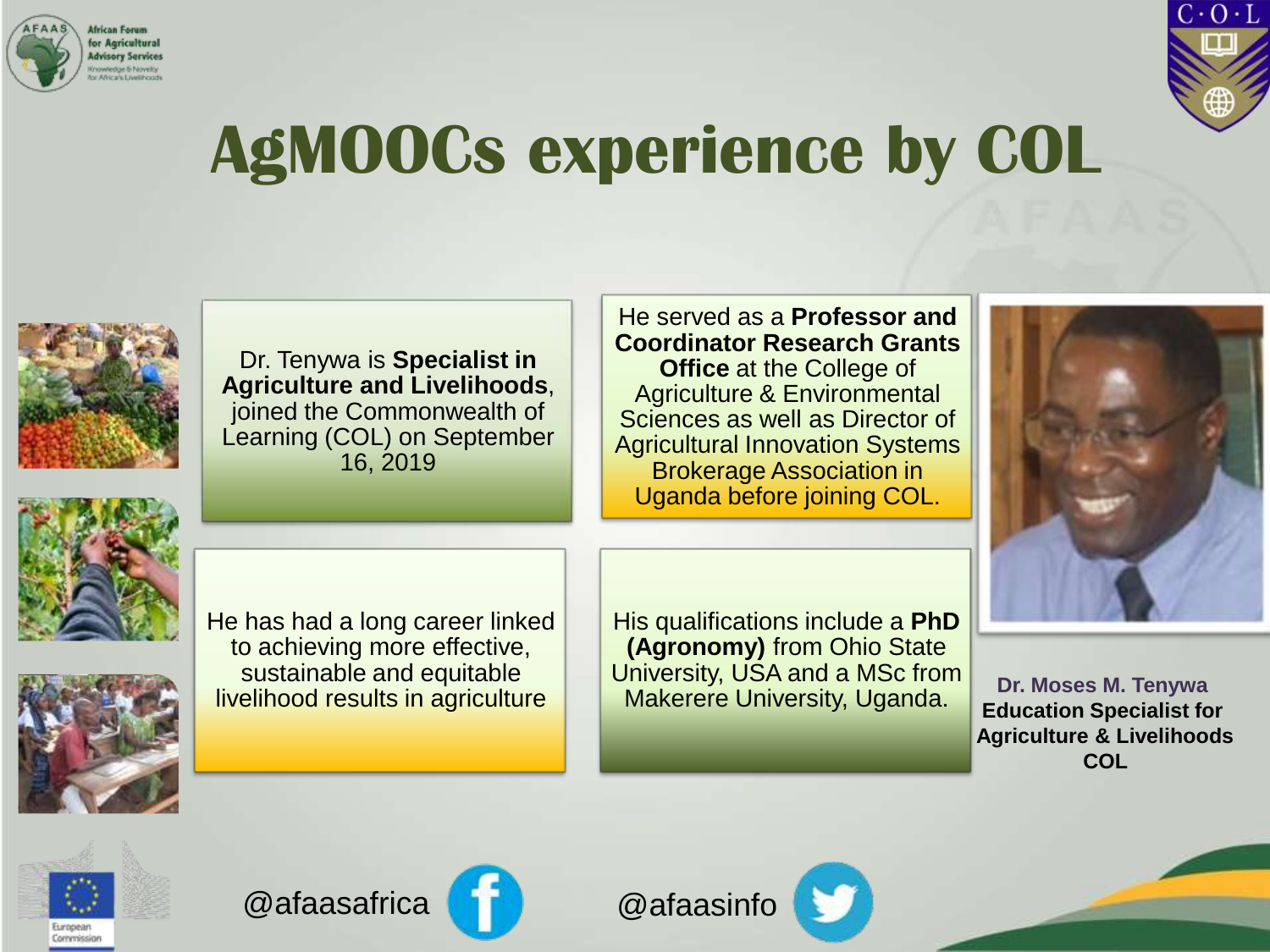



#### **Micro-Learning and Micro-credentials to certify workforce competencies**



Dr. Porter is a **Senior Advisor Higher Education,** joined the Commonwealth of Learning (COL) in June 2020.

He served as a **Dean of Innovative Learning at Humber Institute of Technology** and Advanced Learning in Toronto, Canada.

He was also **the CEO of eCampus**  Ontario, the primary face of the Ontario Online Learning Consortium, a not-for-profit corporation whose membership is composed of all 45 publicly funded colleges and universities in Ontario, Canada



He has been working in **the higher education sector** for many years providing leadership direction in support of academic planning, quality assurance, teaching and learning and is a **strong advocate for adapting new technologies**.

He holds an **EdD in Educational Leadership** and MEd from Simon Fraser University and a BA from University of Toronto.

**Dr. David Porter Senior Advisor Higher Education, COL**





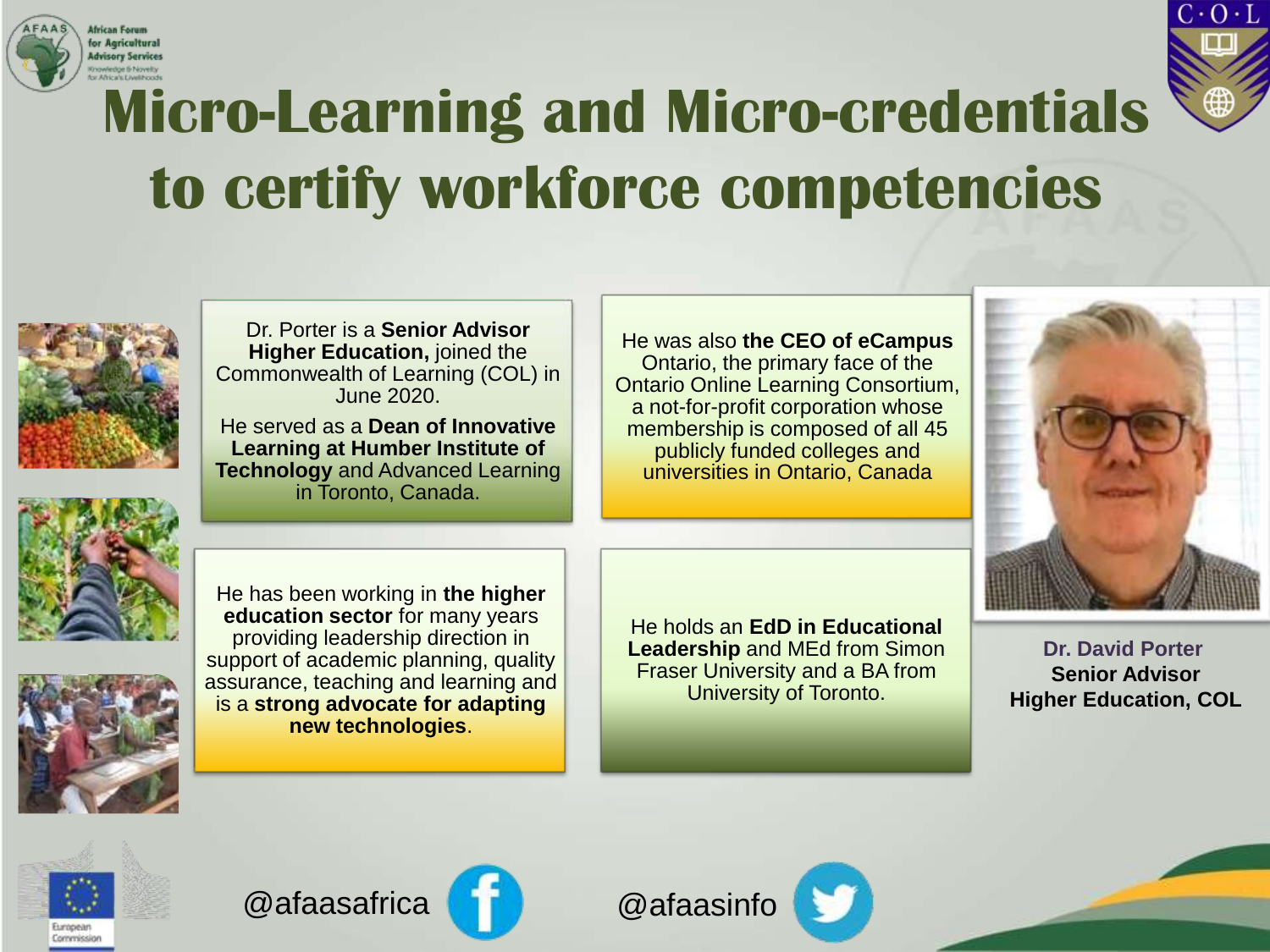

#### **About the**



## FAO elearning<br>ACADEMY





#### Dr. Petracchi heads the FAO eLearning Academy

She manages and coordinates the design, development, delivery and language adaptations of an extensive portfolio eLearning courses and blended learning programmes, related to the SDGs, Nutrition and Sustainable Food Systems, food safety etc, for the benefit of FAO member countries.







She has created a number of University Masters' and Post Graduate Degree Programmes.

She holds University Degree in Biological Sciences and PhD in Nutrition and Food Science

She has several years of capacity development experience in various countries worldwide.

**Dr. David Porter Senior Advisor Higher Education, COL**





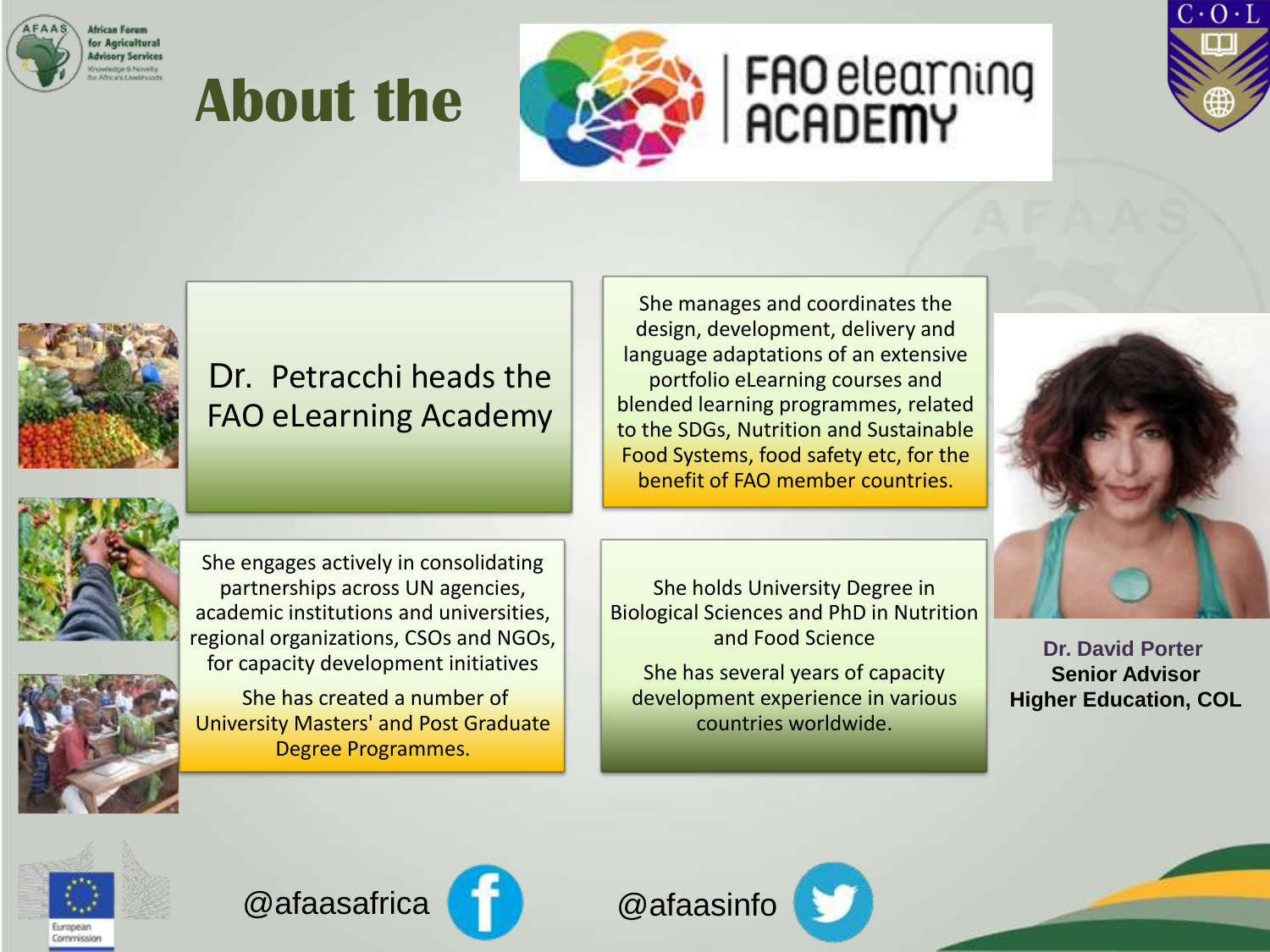













#### **About the feasibility of MOOCs?**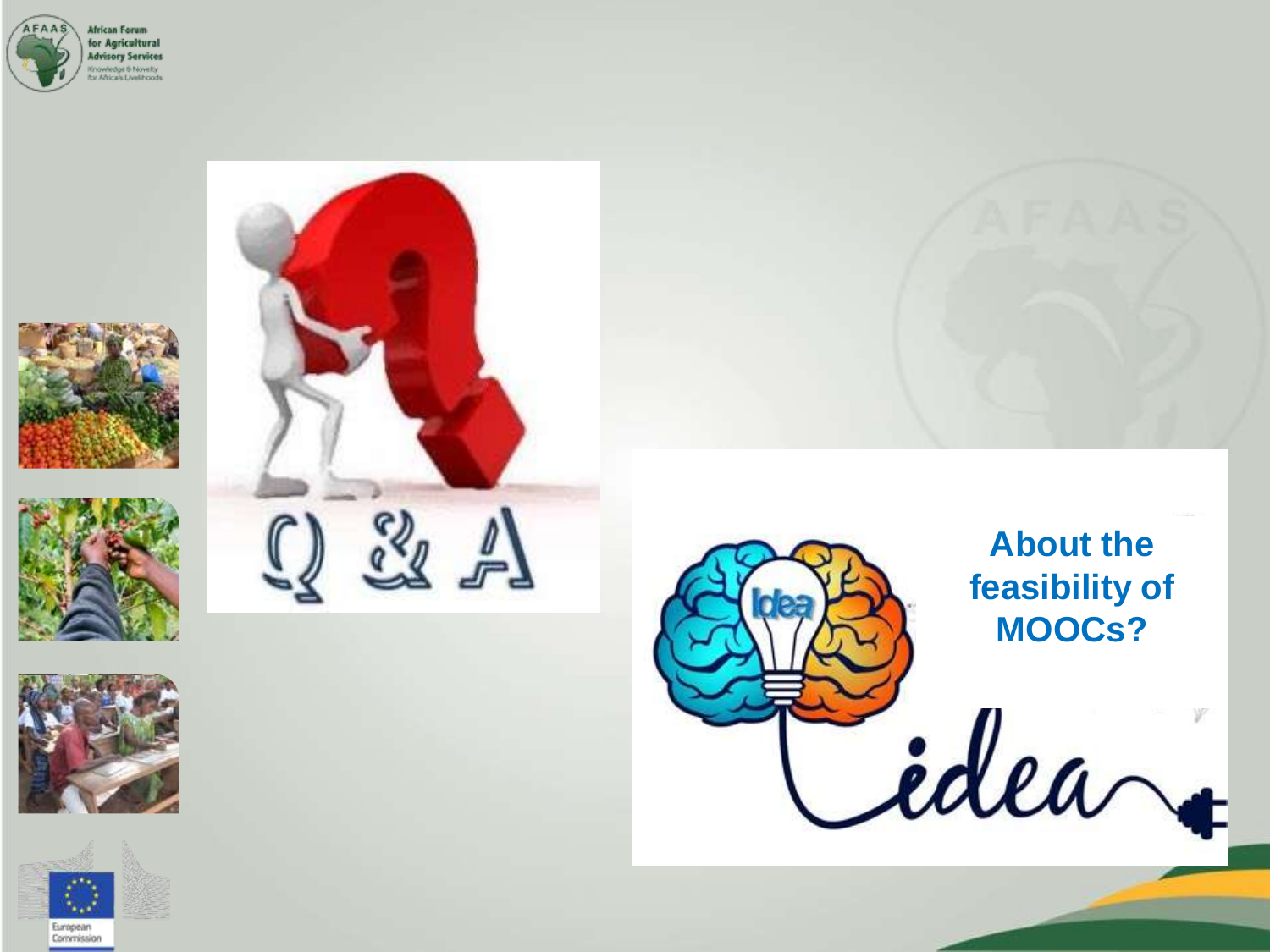

Commission



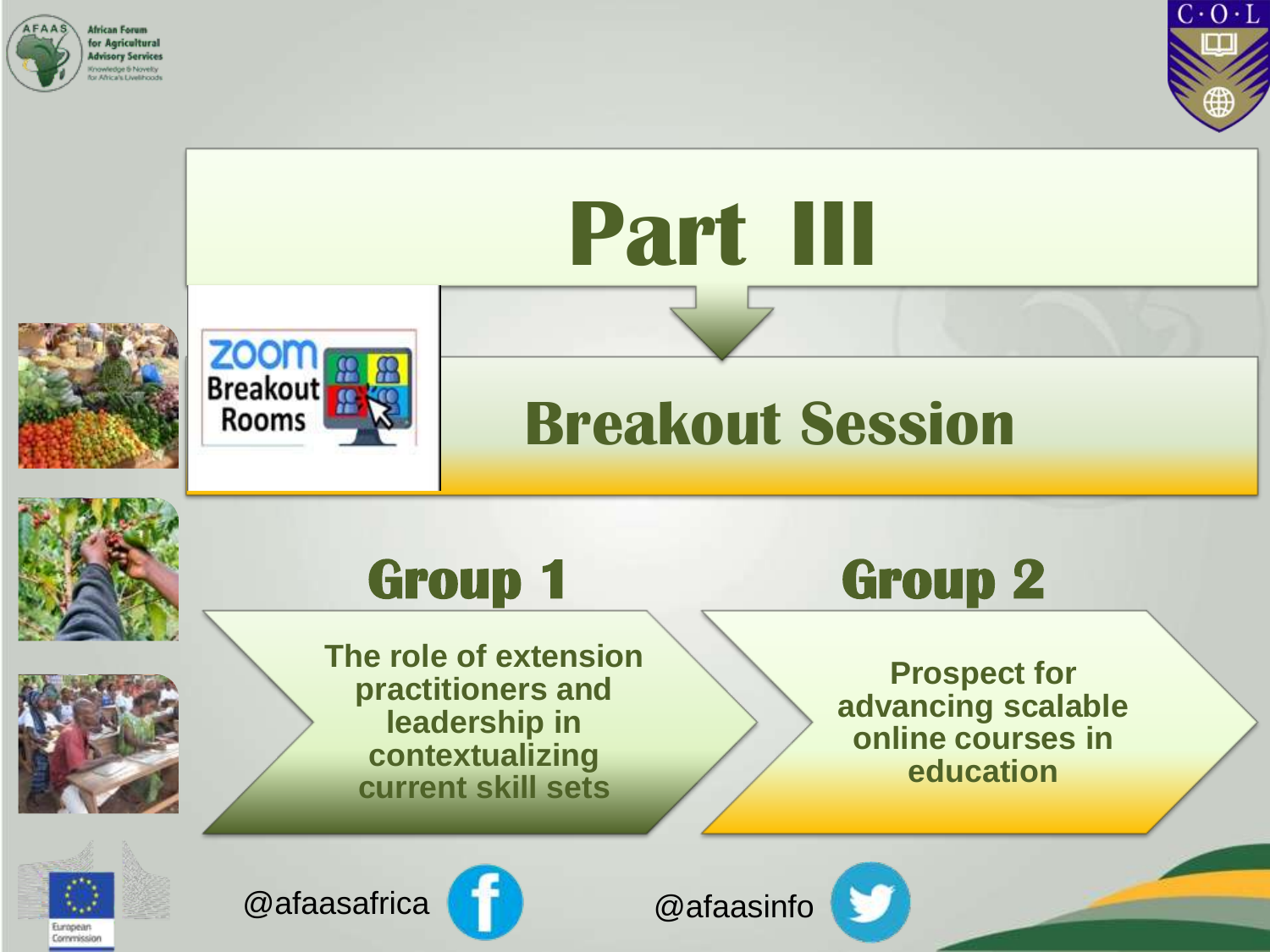



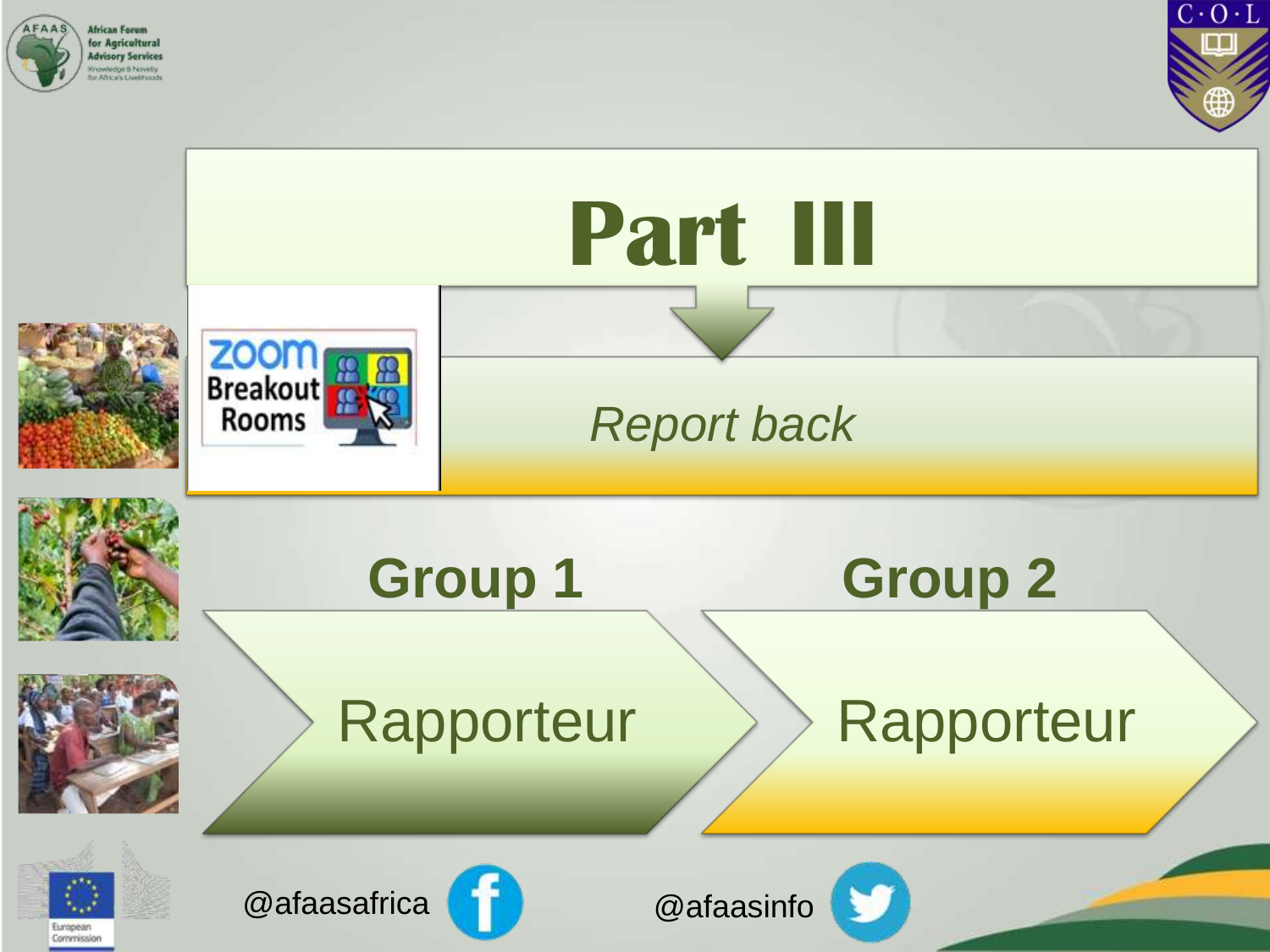





#### **Panel Discussion**

#### *Experience of Extension practitioners on online tools*







**Dr Mercy Akeredolu SAFE** 





**Prof Maina Muniafu** KeFAAS

**Prof Kolodafe Olawale** Uni of Ilorin, Nigeria

**Prof Dele Tologbonse** NiFAAS



@afaasafrica @afaasinfo